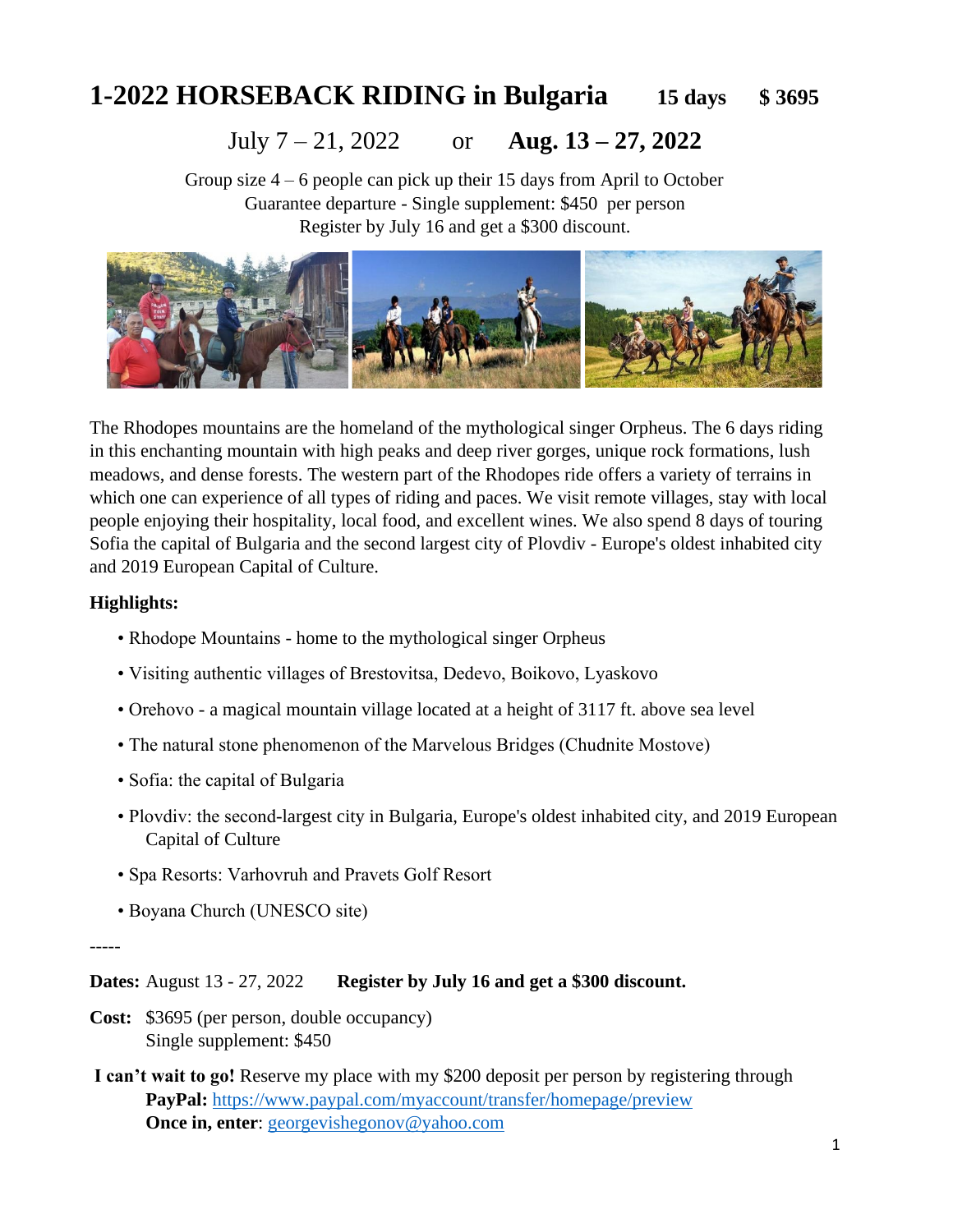### **Price Includes:**

- airport transfers and all ground transportation according to itinerary
- accommodation in  $3^*$ ,  $4^*$  hotels, family guesthouses or mountain hots based, dbl. occ.
- all meals according to the itinerary breakfast, lunch, and dinner
- tour highlights entry fees for sights and events according to the itinerary
- English-speaking guide
- saddled horses
- equipment rental needed and route map according to the itinerary
- luggage transport
- VAT and all local taxes & Fuel Surcharges.
- 24/7 technical support

#### **Not Included:**

- airfare international flight tickets
- travel insurance
- Tour Extensions and Optional programs
- single supplement of \$650 per person
- drinks and meals not mentioned in the Itinerary
- tips at hotels and restaurants
- additional taxis rides or public transportation
- personal expenses
- optional excursions and entrance fees

# **Good to know:**

- Recommended travel period of the year: April October
- Riders need to be in dissent shape; maximum weight limit is 200 pounds.
- There is a minimum age of 12 for children on this trail.
- We recommend, if you have, bring your own riding hat. There are some available to borrow, there are limited sizes. However, hats are not mandatory in Bulgaria.
- You are welcome to groom your horse if you like but saddling is not required as this will be done by your guide.

#### **OUR HORSES, RIDES and SABLES**

Bulgaria is a horse country. The Bulgarian state was founded already in the year 681 by the proto-Bulgarians - nomads coming from Mongolia on horseback and having horse tail as their flag. Nowadays there are hundreds of wild horses in Central Balkan who live outdoors all year around. Bulgaria is the perfect horse-riding destination. Here most of the land though private is not cultivated, which leaves vast open areas - forests, pastures etc.

Since 1991-92 we run our own riding stables-bases - Gulubovo and Krivina with about 20 horses, The riding centers are just 20 min. drive from the town of Plovdiv and one hour drive from Sofia in the Teteven Balkan. They are carefully selected, surrounded by pastureland. Horses' welfare is of primary importance and for us the synonym for a happy horse is a free grazing horse.

The horses are locally bred Karakachan along with East Bulgarian and Arab crosses they are strong, agile, and used to hard work. Their stamina and agility are outstanding, and they are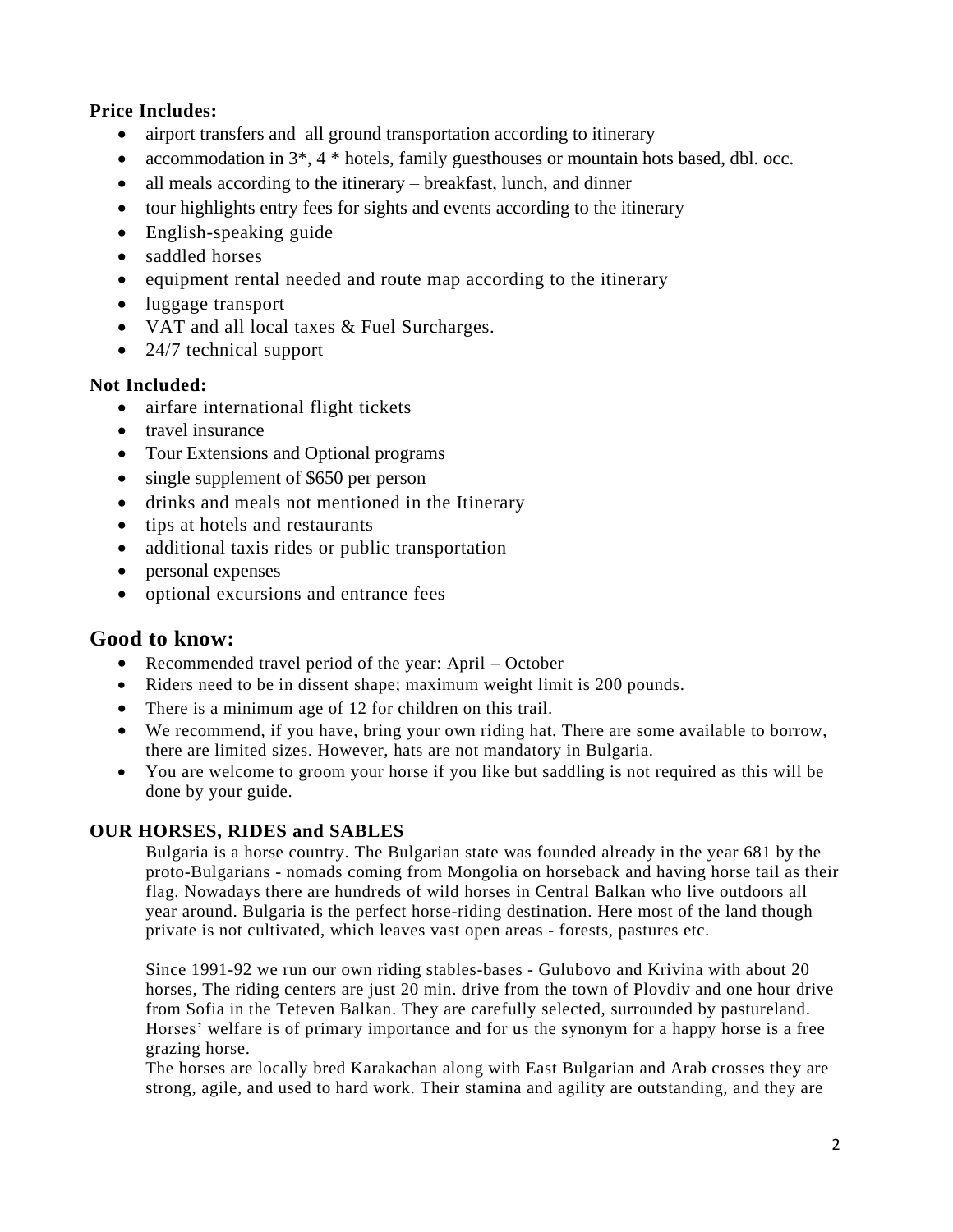tough and extremely sure footed over rocky, even snow-covered mountains. The maximum group size on all our tours is 6 riders.

#### **Saddles:**

Western and English saddles are available. Helmets and saddle bags are provided upon request.

**For a detailed itinerary and questions**, please email [georgevishegonov@yahoo.com](mailto:georgevishegonov@yahoo.com)  or call George Vishegonov at 201 328-7744

# **COVID-19 safety measures**

- COVID 19 vaccination with buster shot required
- Events will be outdoors
- COVID UPDATE: If your trip is canceled prior to departure in the event of a COVID-19 related reason, a full refund will be made.
- Check Bulgaria's COVID-19 policies online.

**Remember to join** the "Balkan Splendors: Tours, Trips, Culture, Adventure" group to stay up to date on upcoming tours and trips.

<https://www.meetup.com/balkan-splendors-tours-trips-culture-adventure/>

# **Itinerary:**

**Day 0.Overnight flight** from New York JFK airport or Newark Liberty airport, New Jersey to European airline hub and catching connecting flight to Sofia International Airport.

# **Day 1. Sofia Arrive Sofia airport, transfer to your hotel for overnight. -/-/**D

**Day 2. Sofia** Our day at the capital: visiting Boyana church and trip to the Vitosha mountain. Tonight, we will have our Orientation meeting with the Horseback riding tour leaders. Overnight in Sofia getting ready for tomorrow's Horseback riding tour.  $B/L/D$ .

# **Day 3. Sofia - Brestovitsa – Plovdiv**

After breakfast at the hotel, we are heading to our base in Brestovitsa at the foot of the Rhodope Mountain (10 km from Plovdiv). Here we will meet our horses and do a short loop-like ride. While riding, we will pass through meadows and forests. According to the season, we will have the opportunity to enjoy the ripe fruits in the area and meet the local people, who work in the fields. Transfer to Plovdiv for overnight. (3 hours in the saddle). B/L/D

# **Day 4. Plovdiv - Brestovitsa - Dedevo/Boikovo**

After breakfast, we are heading back to our base in Brestovitsa from where we will start today's ride. Passing through green pastures and picturesque villages, we will reach the village of Dedevo for overnight. Alternatively, we can take a slightly different route and spend the night in another charming mountain village - Boikovo. (6-7 hours in the saddle). B/L/D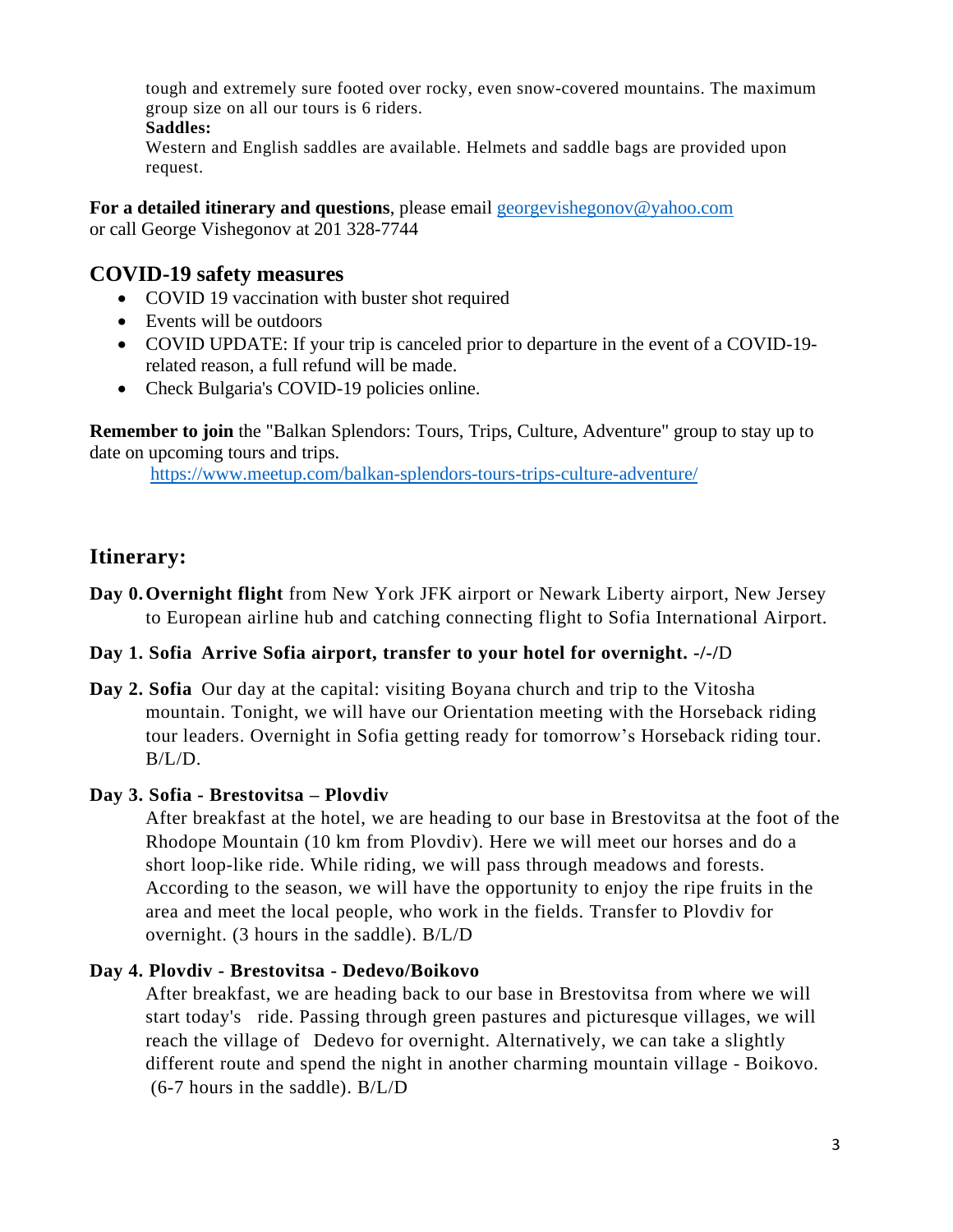#### **Day 5. Dedevo – Orehovo**

Today we are heading to the village of Orehovo - one of the most picturesque ones in the mountain. On the way, we will stop for a lunch near the scenic region of Bash Mandra. (6 hours in the saddle). B/L/D

#### **Day 6. Orehovo – Lyaskovo**

Today we will ride through pine forests and vast meadows on our way to the village of Lyaskovo. We will take a short stop at the unique rock formation Chudnite Mostove (Miraculous Bridges). We will spend the night in Lyaskovo in a local family-run guesthouse. (6 hours in the saddle). B/L/D

#### **Day 7. Lyaskovo - Varhovruh**

Today we are heading south and up in the mountains to the small resort of Varhovruh. Following the Varhovruh ridge, we will enjoy the great panorama views before reaching Persenk hut, where we will stop for lunch. (3-4 hours in the saddle). B/L/D

#### **Day 8. Varhovruh - Brestovitsa-Sofia**

Time to get back. First we are heading back to our base in Brestovitsa. Then we are continuing with a transfer back to Sofia where we will spend the night. (6 hours in the saddle). B/L/D

#### **Day 9. Sofia**

After breakfast walking tour visiting National Museum, indoor market Halite, Musk and Synagogue and the women's open market. Lunch at the Vitosha boulevard. Free time till dinner time at the hotel. B/L/D

#### **Day 10. Sofia**

.

After Breakfast FREE TIME for shopping at the Sofia Malls: Paradise and Serdica Malls. B/L/D

#### **Day 11. Sofia – Plovdiv**

After breakfast transfer to Plovdiv. Walking tour and lunch at the Old Town of Plovdiv. Free time till and dinner at the Old Town. After dinner departure to Sofia and return to our hotel. B/L/D

#### **Day 12. Sofia – Pravets Golf Resort**

Today after breakfast we will make a short transfer to Pravets Golf Resort for a day of outdoor relaxation laying down by the pool or taking a swing at the golf course. Lunch at the resort. After sundown return to Sofia for dinner and FREE TIME opportunity to explore the night life the capital Sofia offer. B/L/D

#### **Day 13. Sofia Trekking at Vitosha mountain**

After breakfast and short ride we will be taking the chair lift to Aleko Hut at Vitosha mountain. Time and opportunity for some scenic pictures, lunch at Aleko hut and possible claim to Vitosha mountain peak Cherni Vrah (Rising to 7513 ft.). Late afternoon back to our hotel, FREE TME explore the city on your own till dinner time B/L/D

#### **Day 14. Sofia Transfer to Sofia airport for departure B/-/-**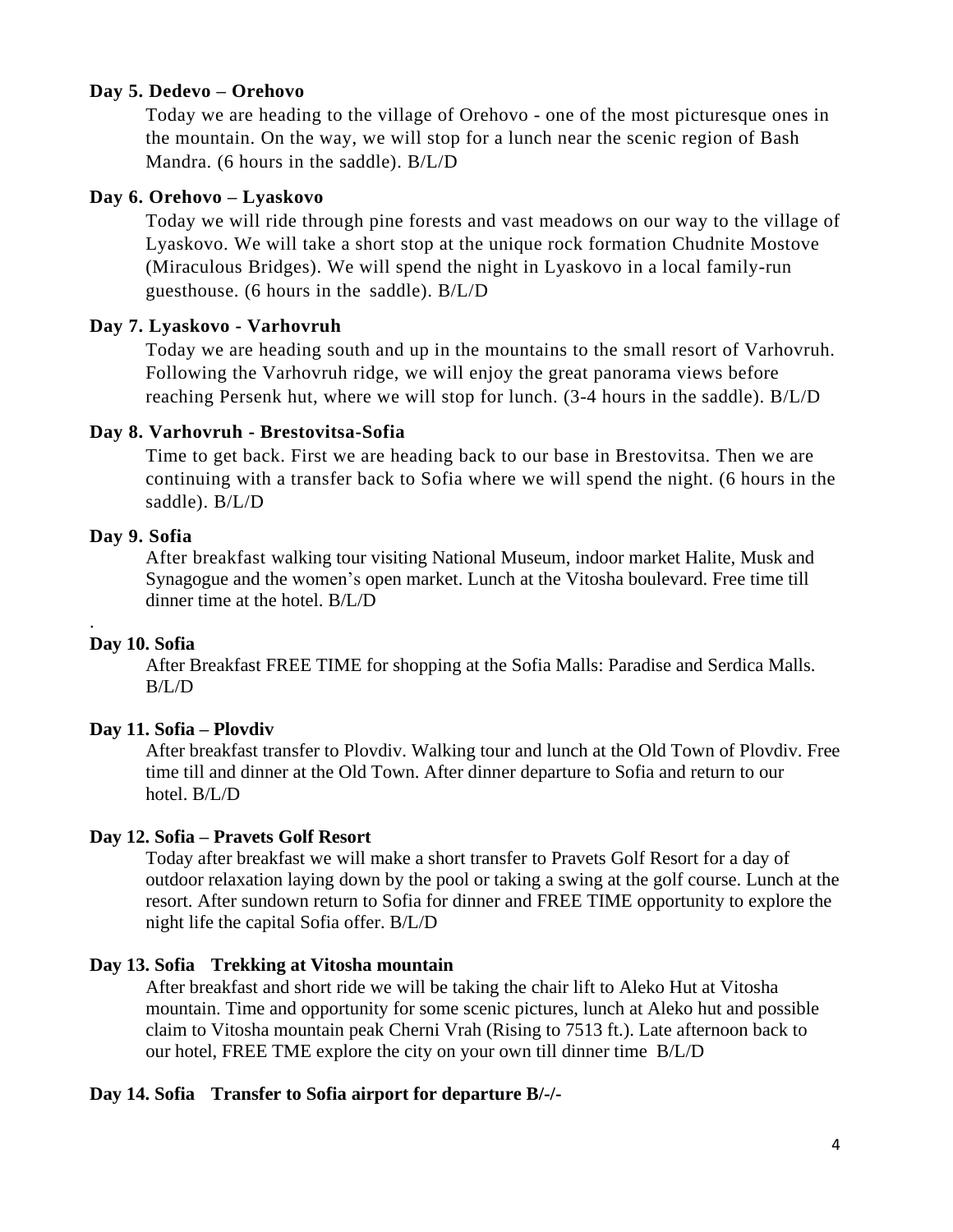**\*NOTE:** Necessary equipment and details will be provided upon request.



**REGISTRATION FORM:** Enclosed is my registration deposit of \$200 per person. Single supplement: \$450. Additional charges: \$145 hotel taxes and service. Gratuities and drinks during meals not included. Program subject to change without notice. Cancellations 90 days prior to departure: Total refund: Less than 60 days: No refund. Travel insurance always recommended Total balance due July 13, 2022.

| Name      |                                                                                  |  |
|-----------|----------------------------------------------------------------------------------|--|
| Address   | $\sim$ No. of people $\sim$                                                      |  |
| Phone $($ | email                                                                            |  |
|           | <b>Pay by PayPal:</b> https://www.paypal.com/myaccount/transfer/homepage/preview |  |
|           | <b>Once in, enter:</b> georgevishegonov@yahoo.com                                |  |

#### **OR**

**Make checks payable to:** George Vishegonov 381 Fort Lee Road, Teaneck, NJ 07666 U.S.A. Phone (201) 328-7744. Web site at<https://www.jimgold.com/balkan-sporting-tours/>or <https://www.meetup.com/balkan-splendors-tours-trips-culture-adventure/events/283790163/>

**Jim Gold International, Inc./ Balkan Sporting Tours:** 

**TERMS AND CONDITIONS Air Transportation**: International air not included except as noted. Rates: Tour rates are subject to change in the event of currency fluctuations or increase in costs. Inclusive tour rates are per person in double occupancy. In case of computer or human billing errors, we reserve the right to re-invoice clients with corrected billing. **Reservations**: Deposits and Payments: Deposit of \$200 per person is required at time of reservation. Balance is due 30 days prior to departure date. **Changes**: Prices and program subject to change without notice **Baggage**: One baggage per person and a carry on is allowed. **Cancellations**: Cancellations 60 days prior to departure: Total refund. Less than 60 days: No refund. Additionally, any cancellation fees imposed by the respective hotels, airlines, tour companies and cruise lines will be charged. Travel Insurance is non-refundable as are unused services. Gratuities: Tipping to guides, drivers, transfer personnel and hotel staff is left to the discretion of the participants and is not included. **Insurance**: Tour participants are strongly recommended to purchase insurance for trip cancellation, trip interruption, accident, sickness and/or loss of baggage and personal effects. **Dispute Resolution**: The sole and exclusive method of resolving any dispute which might rise under this agreement and any agreement between Balkan Sporting Tours., and another party (ies), the brochure or website and deemed to arise in the United States of America, shall be by arbitration before the American Arbitration Association in New York City pursuant to the Association's rules then in effect. Any